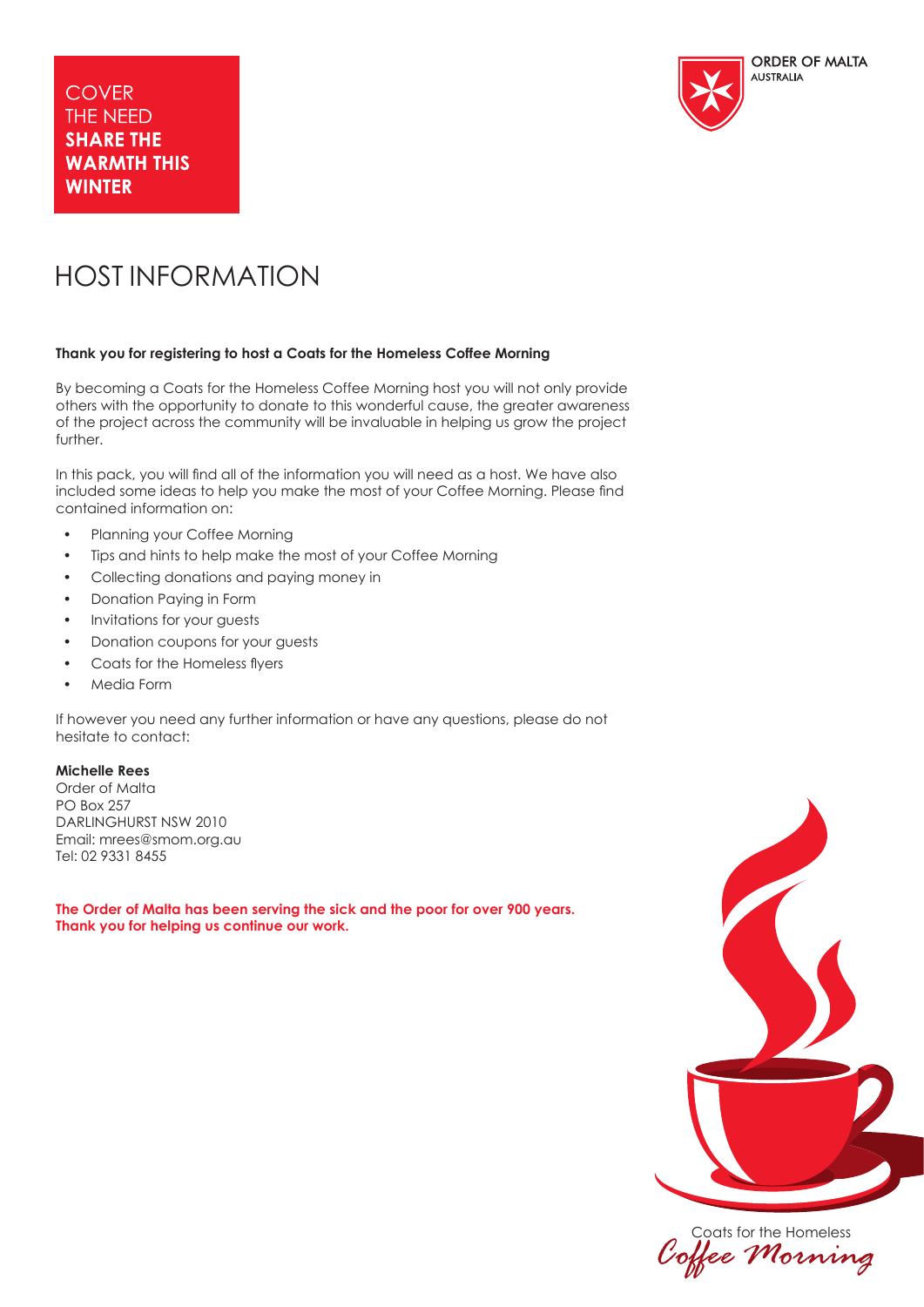# **PLANNING YOUR COFFEE MORNING**

#### **Setting a date**

Officially we are asking our hosts to hold their Coffee Morning in July, however you can choose whatever date best suits you! Therefore, if you have an upcoming event that you can 'piggy-back' off - take full advantage of it. Otherwise try and choose a date that will accommodate the largest number of guests. Make sure that once you have decided on a date you give your guests as much notice as possible so that it is in their diary.

## **Choose a venue**

The options of where to host your Coffee Morning are endless. Just make sure you have enough space and coffee cups for all your guests! Some venue ideas include:

- Your home
- Meeting room at work
- Local Café
- Community centre or Parish Hall

### **Invite your guests**

Contained in this pack are some invites that you can give to your guests, however it does not have to stop there - pick up the phone, type an email or set up an event on Facebook. If you are hosting a Coffee Morning at work, why not put up a poster to maximize office participation? However you choose to invite people, remember to include the details of your event and make sure that everyone is aware of the cause you are raising funds for.

If you would like more invitations or posters, please email mrees@smom.org.au or call 02 9331 8455.

# **TIPS AND HINTS TO MAKE THE MOST OF YOUR COFFEE MORNING**

### **Plan ahead**

In addition to raising money for a great cause the Coffee Morning is meant to be fun for both you and your guests. Make sure you can enjoy your event by being organized and having everything set up in advance of your guests' arrival. By planning ahead you can ensure that you enjoy the company of your guests rather than spending all your time in the kitchen.

# **Coffee Morning Checklist:**

- □ Coffee/tea
- □ Milk
- □ Sugar
- □ Cups
- $\square$  Biscuits/cakes (if applicable)
- □ Donation box
- □ Donation coupons
- □ Pens/pencils

#### **Ideas to make more of your Coffee Morning**

- **Have a 'bake-off'** ask your guests to bring a baked contribution to enjoy with your coffee. If you want to take it to the next level, you can even have a competition for the best cake or raffle them off (see below).
- **Hold a raffle** not only will this help raise extra money for Coats for the Homeless it can also add a bit of extra fun to your event. You could ask businesses around your local community to contribute prizes or even bake a prize for the winner.
- **Have a theme** Having a theme is not just about having a fancy dress party anymore. Food, music and party games can all be used to make your Coffee Morning that little bit different.





Coats for the Homeless *Coffee Morning*